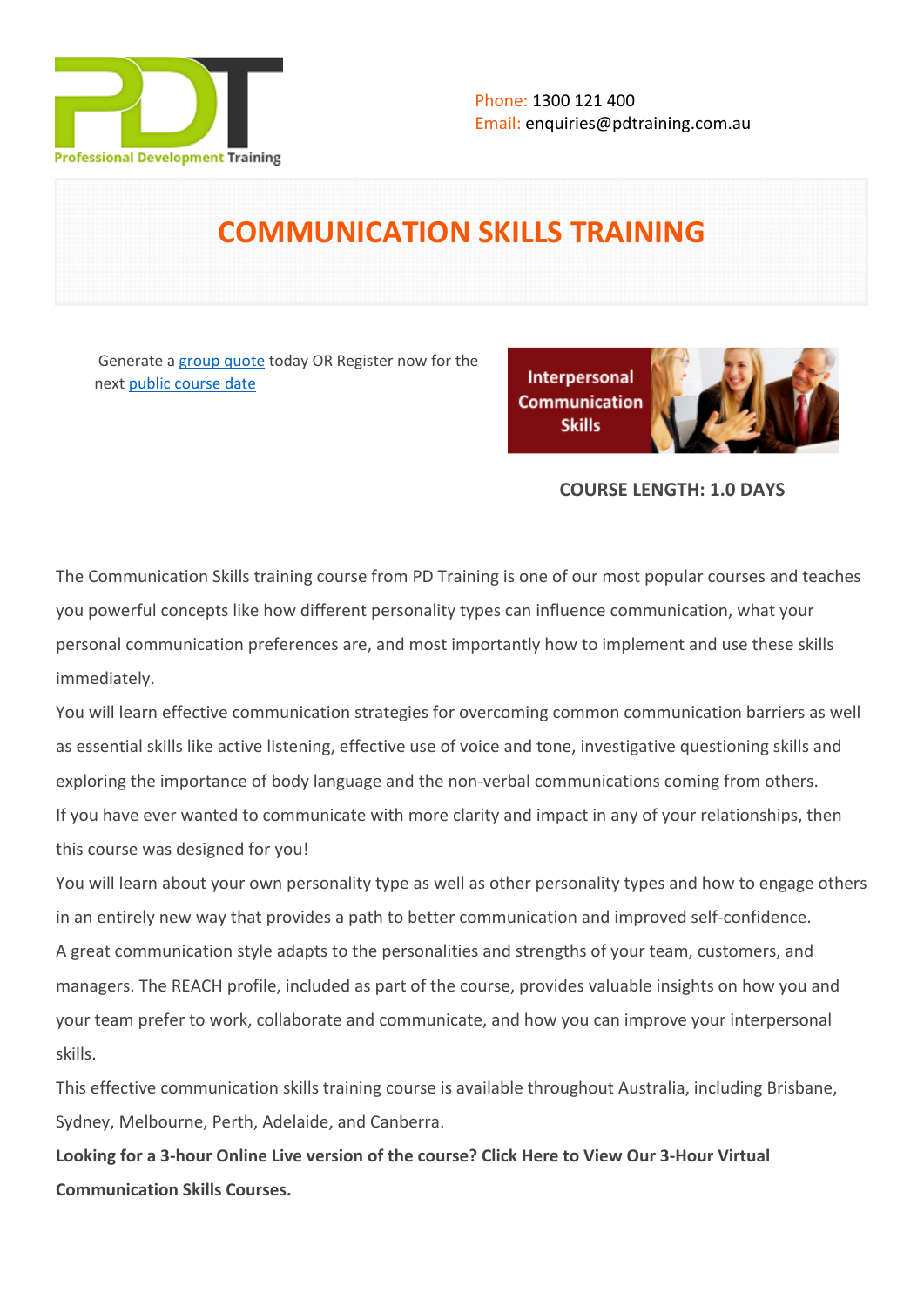#### **COMMUNICATION SKILLS TRAINING COURSE OUTLINE**

#### **FOREWORD**

This communications skills training course helps people communicate appropriately and clearly in any situation. This is a great course for everyone as the benefits can have a positive effect on every aspect of your life.

Learn to understand how you communicate, how others communicate and how to adjust your communication style to meet their needs. Discover how effective communication is greatly improved by understanding communication preferences based on personality type, and learn how to overcome some common obstacles to effective communication.

This interpersonal Communication Skills training course will ensure that your colleagues, friends and family will receive your message clearly, which should improve your workplace relationships as well as your personal relationships in general. If you have never completed a communications course of this type, you are missing out on understanding some of the most fundamental concepts that will have a profound effect on your success in the workplace and life in general.

#### **OUTCOMES**

#### **After completing this course, participants will:**

- Gain insight into their individual personality type and communication preferences by using our proprietary profiling tool
- Learn to recognise other people's personality types and communication preferences
- Learn to adjust your own communication approach based on need and situation
- Understand barriers to effective communication and how to overcome them
- Learn how to effectively utilise pitch, tone and speed
- Master the S.T.A.R. method for speaking on the spot
- Learn to use and read body language appropriately
- Learn how to listen more actively and effectively
- Gain valuable insights by asking open-ended questions
- Become a more effective communicator through the use and application of practical tools

#### **MODULES**